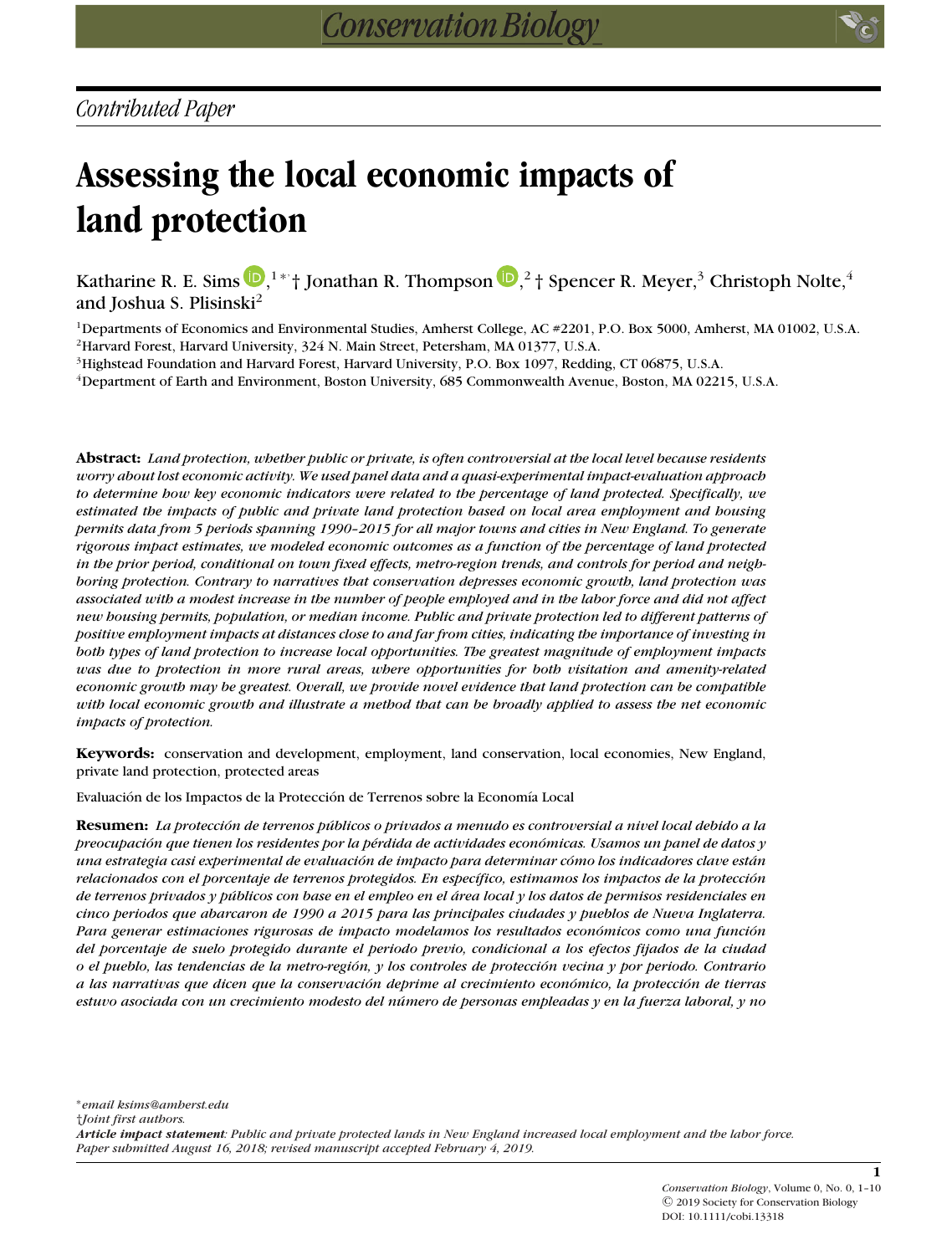*afecto a los permisos residenciales nuevos, a la poblaci ´ on o al promedio de ingresos. La protecci ´ on p ´ ublica ´ y la privada resultaron en diferentes patrones de impactos positivos sobre el empleo a distancias cercanas y lejanas de las ciudades, lo que indica la importancia de la investigacion en ambos tipos de protecci ´ on de ´ tierras para incrementar las oportunidades locales. La mayor´ıa de los impactos sobre el empleo se debieron a la proteccion en ´ areas rurales, en donde las oportunidades para el crecimiento econ ´ omico relacionado ´ con visitas y amenidades puede ser mayor. En general, proporcionamos evidencias novedosas de que la proteccion de tierras puede ser compatible con el crecimiento econ ´ omico local e ilustramos un m ´ ´etodo que puede aplicarse ampliamente para evaluar los impactos economicos netos de la protecci ´ on. ´*

Palabras Clave: áreas protegidas, conservación de tierras, conservación y desarrollo, economía local, empleo, Nueva Inglaterra, protección de tierras privadas

## **Introduction**

Land protection, both public and private, provides substantial ecological benefits by avoiding conversion of natural systems to intensive, developed uses. These benefits include carbon sequestration, watershed functioning, soil conservation, and the preservation of diverse habitat types (e.g., Daily 1997; Brauman et al. 2007; Kumar 2012; Watson et al. 2014). Land protection also solves a key market failure: private markets tend to underprovide socially beneficial land uses such as natural forests, agricultural lands, or managed timberlands. The reason for this failure is that many of the benefits of these lands go to the public in general, not individual landowners. When private values and market transactions determine land uses, less land will be devoted to socially beneficial uses than if citizens could collectively determine use on the basis of social values (e.g., Angelsen 2010; Tietenberg & Lewis 2016).

Despite these clear ecological and economic justifications for land protection, it does—by definition—limit intensive resource extraction and conversion to housing or commercial development. Opponents of land protection focus on these restrictions and the loss of possible tax revenue and have often painted protection as incompatible with economic growth, particularly for local residents and in rural areas where the number of job opportunities is limited (e.g., Lewis et al. 2003; Lorah & Southwick 2003; Rasker 2006; Baldwin et al. 2007; Lilieholm 2007; Bangor Daily News 2017, 2018; Miller 2017; New York Times 2017).

In contrast, land protection proponents highlight the ways in which it can increase local economic activity: through ecosystem services including wild pollination, flood control, watershed functioning, or forest products (Daily 1997), employment compatible with or created by protection (e.g., Dixon & Sherman 1990; Phillips 1998; Kurtz 2010; Thomas et al. 2015) and broader amenityrelated growth (e.g., Wu & Plantinga 2003; Rasker et al. 2013; Chen et al. 2016). Employment-related growth effects are usually driven by recreational visitor spending in or near protected areas, which creates additional demand for locally produced goods and services. For example, visitors to U.S. national parks spend an estimated \$15.7 billion in local gateway communities (Thomas et al. 2015). This economic activity can be multiplied as local producers purchase inputs from other local businesses or their employees spend their income locally (e.g., Thomas et al. 2015). Land protection may also drive growth by increasing an area's amenity value (Rasker et al. 2013). Although early theories of regional growth focused on how new job opportunities would be followed by inmigration (e.g., Greenwood & Hunt 1984), more recent work indicates that migration can come first and be driven by the presence of attractive amenities, followed by job growth (e.g., Nelson 1999; Lorah & Southwick 2003; Rasker et al. 2013). Amenity-related growth is likely a key factor driving positive long-term impacts of land protection in the Western United States (Rasker et al. 2013; Chen et al. 2016). Prior research in northeastern states also associates county-level environmental amenities with economic growth (White & Hanink 2004).

We sought to provide a rigorous, empirical investigation of the net costs or benefits of land protection at the local level and to demonstrate a widely applicable method for use in assessing these effects. To our knowledge, we are the first to estimate the local economic impacts of both public and private land conservation based on multiple periods of panel data. Specifically, we investigated the local impacts of land protection within 1501 New England (U.S.A.) towns and cities. We constructed a unique panel data set spanning 5 intervals between 1990 and 2015 that included the percentage of land protected by the start of each interval, averages of key local economic indicators, and land-cover change for each period (sources given in Methods). We sought to show how available economic, land protection, and land-cover data can be combined fruitfully in a quasiexperimental analysis. Crucially, we used panel data from multiple periods to estimate plausibly causal impacts of land protection at the local level. Repeated observation of economic indicators from the same unit of analysis (here towns and cities) allows for comparisons that are more likely to overcome issues of bias (and thus prevent causal interpretation) because they hold constant many potentially important, unobservable characteristics of each unit (e.g., Greenstone & Gayer 2009).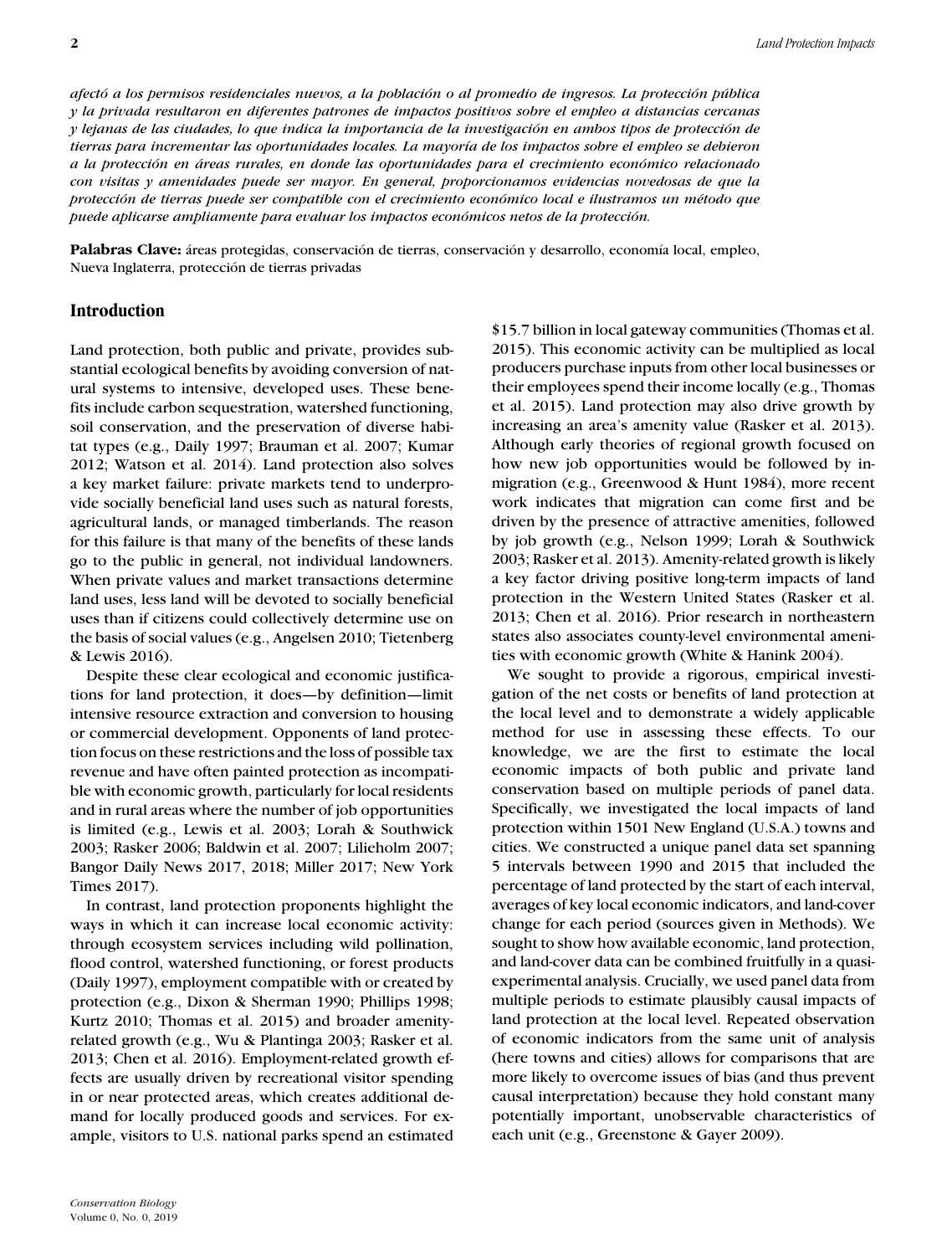Rigorous evaluations of both public and private land protection are increasingly important given concerns about the impacts of conservation on human development (e.g., Brockington & Wilkie 2015; Oldekop et al. 2016; Griffiths et al. 2018). Within the United States, prior rigorous research regarding the economic impacts of land protection has focused on public designations and areas with low population density (Duffy-Deno 1997; Lewis et al. 2002, 2003; Kim et al. 2005; Eichman et al. 2010; Rasker et al. 2013; Pugliese et al. 2015; Chen et al. 2016; Jakus & Akhundjanov 2018), whereas future conservation is likely to include more private conservation in highly populated areas (Rissman et al. 2007; Lilieholm et al. 2013; Nolte 2018). Outside of the United States, research has also focused mainly on the impacts of public protected areas (e.g., Andam et al. 2010; Sims 2010; Canavire-Bacarreza & Hanauer 2013; Ferraro & Hanauer 2014; Gurney et al. 2014; Robalino & Villalobos 2015; Oldekop et al. 2018). Only Sims and Alix-Garcia (2017) compared economic outcomes for 2 conservation types together (parks and payments for ecosystem services) based on a consistent quasi-experimental approach, but their analyses were limited to 1 period of change. Here, in addition to examining multiple conservation types, we also examined conservation impacts at a truly local scale, matching the level of actual governance structures in our study area—towns and cities—that make most land-use decisions and zoning policies, set property taxes, and provide public goods such as schools. Only Chen et al. (2016) used a similar unit of analysis, and their results pertain to a different U.S. region. Novel regional studies of local impacts are crucial for informing future policy. Although drivers of economic impacts are likely to be similar across settings, global studies are not possible due to differences in outcome data and the need to carefully account for the selection processes determining protection. Thus, policy recommendations must be based on patterns drawn from credible regional studies.

#### **Methods**

To investigate the impacts of land protection on local economic activity, we conducted panel regression analysis for 1501 units (Fig. 1). The boundaries used are for "county subdivisions" (U.S. Census Bureau 2015); in New England, county subdivisions generally align with the boundaries of established towns and cities (excepting unorganized parts of Maine and other small hamlets). Thus, we refer to these units throughout as towns and cities. Our analysis included all towns and cities with reported populations >100 in the 1990 census and no substantial boundary changes (Fig. 1), which accounted for 99.97% of the 1990 population of the area. We considered 5 equally spaced periods of data from 1990 to 2015. The percentage of land protected came from a

regionally aggregated data set of protected areas maintained by the Harvard Forest and Highstead Foundation (2018); sources of data and methods for aggregation are described in the metadata for data set HF315 on the Harvard Forest Data Archive. Data on economic indicators came from the U.S. Bureau of Labor Statistics (2017), U.S. Census Bureau, Building Permits Survey (2017), and the National Historical Geographic Information System (2017), which includes data from the American Community Survey (2006–2010 and 2011–2015) and the 1990, 2000, and 2010 Decadal Censuses.

Our main regression model was

$$
\ln(Y_{ic,t}) = \beta_0 + \beta_1 \ln(\text{prot}_{ic,t-1}) + \beta_2 \ln(\text{nn10prot}_{ic,t-1})
$$

$$
+ \alpha_i + \delta_t + \Omega'(t^* \lambda_c) + \varepsilon_{ic,t} \tag{1}
$$

where *i* denotes each town or city, *t* is a 5-year period (1990–1994, 1995–1999, 2000–2004, 2005–2009, and 2010–2014); and *c* is the metro region (these correspond to the Census Bureau's Core-Based Statistical Areas, plus remaining areas within states). The variable ln(*Yict*) is the natural log of each local-level economic outcome, in this case the mean number of people employed, number of people in the labor force (number of people employed or actively seeking employment), unemployment rate (number of people unemployed/labor force), and number of new building permits issued by towns and cities. We used these indicators because they are consistently reported by towns and cities on an annual basis. We also used as economic outcomes total population (available in 1990, 2000, and 2010), median household income (1990, 2000, 2006–2010, and 2011–2015), and employment in resource-intensive (agriculture, forestry, fishing, hunting, and mining) and recreation-based (recreation, arts, entertainment, accommodation, and food) industries (2000, 2006–2010, and 2011–2015).

Our key explanatory variable of interest was the percentage of each town or city protected by the beginning of the 5-year period for which outcomes are measured (prot*ic*,*t*−1). For example, if the log of average town-level employment from 2005 to 2009 is the left-hand-side variable, the corresponding right-hand-side measure is the log of the percentage of that town protected by 2005. There were substantial additions to the amount of land protected in the 4 periods preceding measurement of economic outcomes (Fig. 1).

The remaining terms in Eq. (1) reference control variables: nn10prot*ic*,*t*−<sup>1</sup> is the average percentage of town or city protected in the 10 nearest neighboring towns or cities. This variable was included to control for possible spatial correlation in conservation initiatives (e.g., Albers et al. 2008) or other possible spillover effects from neighboring towns. The variable  $\alpha_i$  represents a town fixed effect, or specific intercept for each town. This controls for any fixed factors that might be correlated with both protection and economic outcomes—for instance,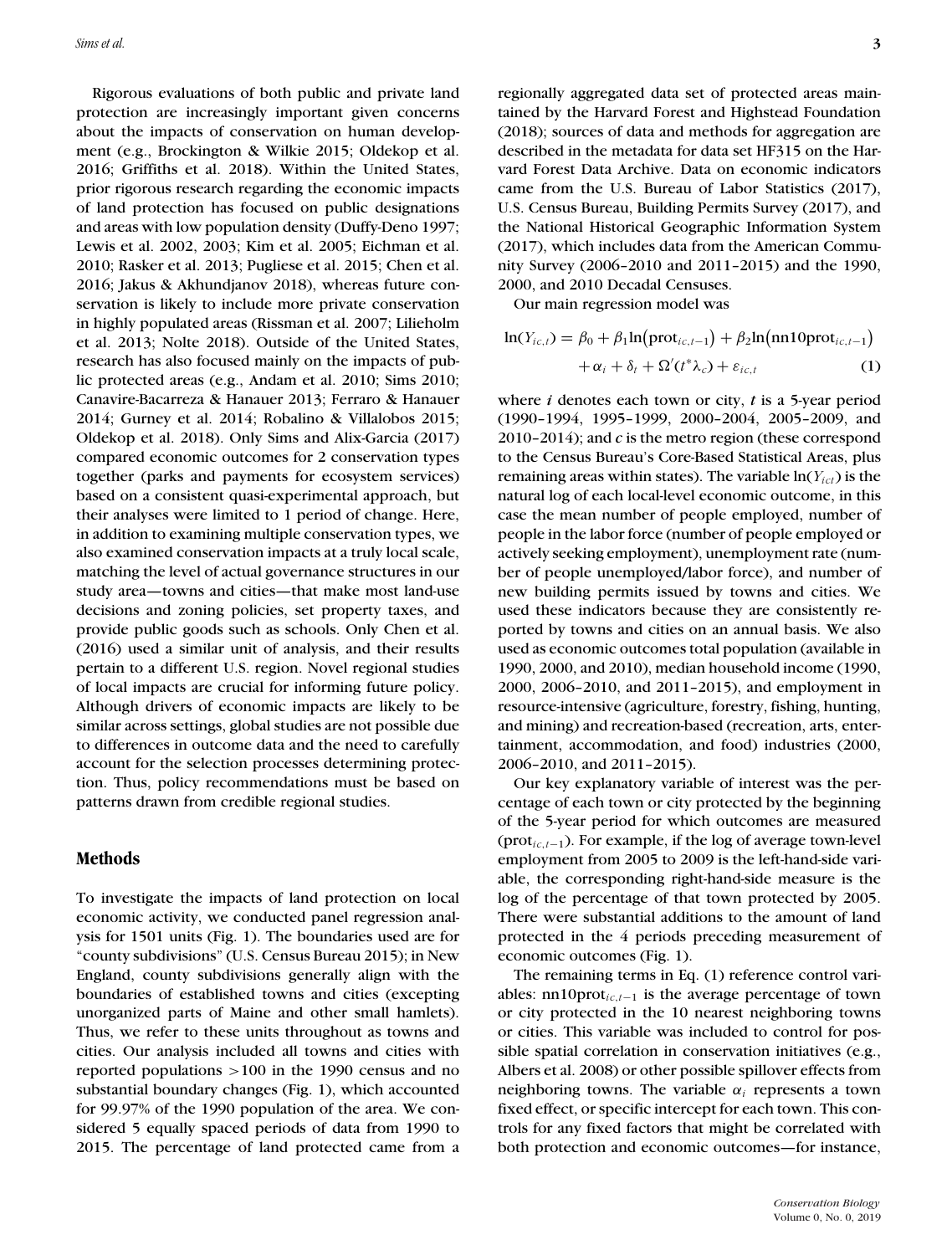*Figure 1. Protected land in the study area (New England): (a) percentage protected by 2010 within each town or city included in the analysis (1501 units where population was* -*100 in 1990 and there were no substantial*

*changes in boundaries from 1990–2010), (b) types of protected land, and (c) changes in percentage of land protection within each*

regression and cumulative addition of controls are compared in Supporting Information. These illustrate the importance of using panel data to control for unobservable, town- or city-specific fixed factors because coefficients change substantially when town or city controls are added. Supporting Information also contains additional checks for robustness based on dynamic panel estimation and first differences models.

*period.*

We estimated all models with heteroscedasticity robust standard errors. Errors were clustered by town or city (*i*) to account for serial correlation within each unit. Information on spatial correlation of the raw data and residuals



(c) Change in the percentage protected

presence of spectacular natural features, long-standing cultural attitudes toward protection, or proximity to major population centers. Similarly,  $\delta_t$  denotes a period fixed effect, which controls for overall economic fluctuations, such as a period of economic recession or expansion. Finally,  $t * \lambda_c$  indicates a series of metro-region trend controls. This allows groups of towns and cities to grow (or decline) at different rates across time, modeling the fact that some regions of New England (e.g., the Boston metro area or Southern Connecticut) experienced more rapid economic and population growth during the study period. Models with simple associational

USA (New England)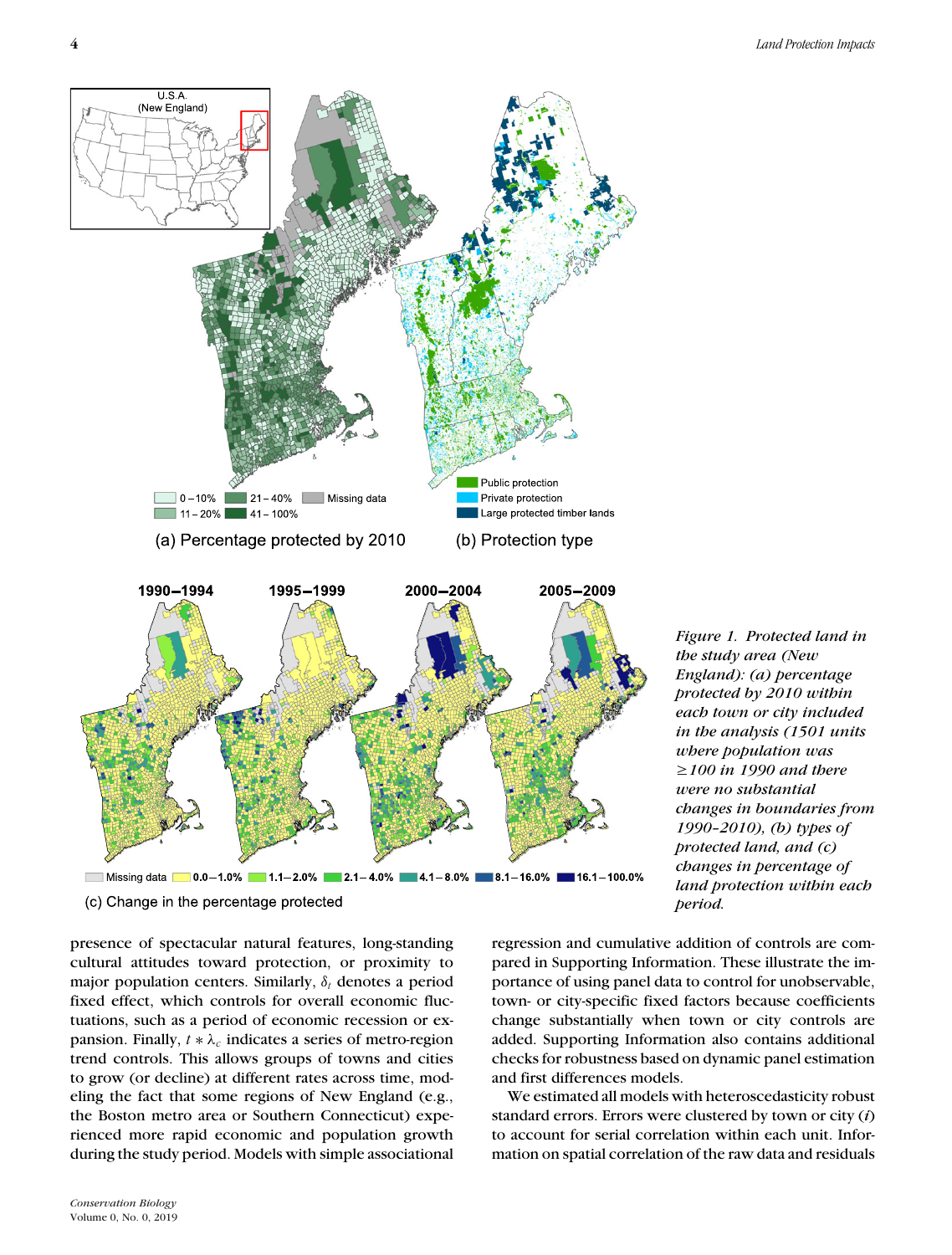and a robustness check allowing for spatial correlation within both town or city and county units are included in Supporting Information. All regressions were weighted by the log of population in each town or city.

Given the model above, the effects of protection were identified from remaining variation in the percentage of each town that was protected by the start of each period after controlling for town-specific fixed factors, time trends, protection by neighbors, and metro-region trends. The key identifying assumption that would allow for a causal interpretation is that this remaining variation was unrelated to potential economic outcomes. This is plausible, given the substantial changes in land protected over this time (Fig. 1) and the decentralized nature of new land-protection initiatives during this period. New England boasts more than 350 separate land trusts (Land Trust Alliance 2016), hundreds of other protection organizations, and dozens of conservation-focused state and federal agencies. There was no overarching conservationplanning authority or scheme; most new protection relied on the dedicated efforts of many independently acting, motivated individuals, often in response to opportunities from property transitions (e.g., Lilieholm et al. 2013; Foster et al. 2017). This created the conditions for a reasonable natural experiment or quasi-experiment—a situation where some towns ended up with more land protected than others for reasons unconnected to the potential outcomes in those towns (also see Supporting Information; a test for reverse causality based on landcover data did not indicate that more development in prior periods led to more land protection).

In addition to our main specification  $(Eq. (1))$ , we used interaction terms to test for heterogeneous impacts by protection type, town population density, and distance to major cities. We grouped protection into 3 main types: publicly owned land protected through fee acquisition, privately owned land protected through conservation easement or fee acquisition by conservation organizations, and large protected timberlands (LPT), which are privately owned lands with working forest conservation easements that provide for, and indeed require, ongoing forest management (Fig. 1). Evaluating each protection type is important given different priorities and complex patterns of possible colocation (e.g., Albers et al. 2008). We also assessed impacts by housing density, a key urban indicator (Radeloff et al. 2005; Gianotti et al. 2016) and overall population, which separated large and small cities. Specifically, we defined city and town types as large urban (>128 housing units/ $km^2$  and >30,000 people in 1990), small urban (>128 housing units/ $km<sup>2</sup>$ but <30,000 people in 1990), exurban (16–128 housing units/km<sup>2</sup>), and rural (<16 units/km<sup>2</sup>). We conducted this analysis because protection may have very different impacts depending on the underlying type of town or city. In particular, concerns about protection often focus on impacts in rural areas, where remaining resource



*Figure 2. Estimated coefficients from panel regression models of log number of people employed, number of people in the labor force, unemployment rate, or number of new housing permits on log percentage of land protected in the prior period, controlling for town or city, period, land protection in nearby towns and cities, and metro-region trends (points, coefficients; bars, 95% CI; n* = *7505 employed, labor force, and unemployment rate;* n = *6750 for new housing permits).*

intensive industries are located and fewer alternate employment opportunities may exist. We also allowed heterogeneity in impacts by distance to major cities (defined as population >100,000 people in 1990; specifications allowing effects to vary cubically with distance) because connections to markets or gateway communities may play an important role in the impacts of protection (e.g., Rasker & Hansen 2000; Kurtz 2010).

New England provides an ideal region of study because it has >80% forest cover, >15 million ha of forest, and >14 million people and is thus ecologically and economically important. Both public and private land protection cover substantial land areas (Fig. 1) and the more than 800,000 private land owners in the region (Butler et al. 2016) provide important opportunities to test conservation strategies incorporating private owners. After more than 150 years of forest expansion, New England is now losing forest cover to developed uses at a rate of approximately 10,000 ha/year (Olofsson et al. 2016), which has led to large-scale efforts to further increase the pace of public and private land protection (e.g., Foster et al. 2017) as well as increased questions about whether high rates of protection are compatible with economic development (McBride et al. 2019).

## **Results**

We found a positive and statistically significant impact of land protection on the number of people employed and in the labor force (Fig. 2), indicating growth in both the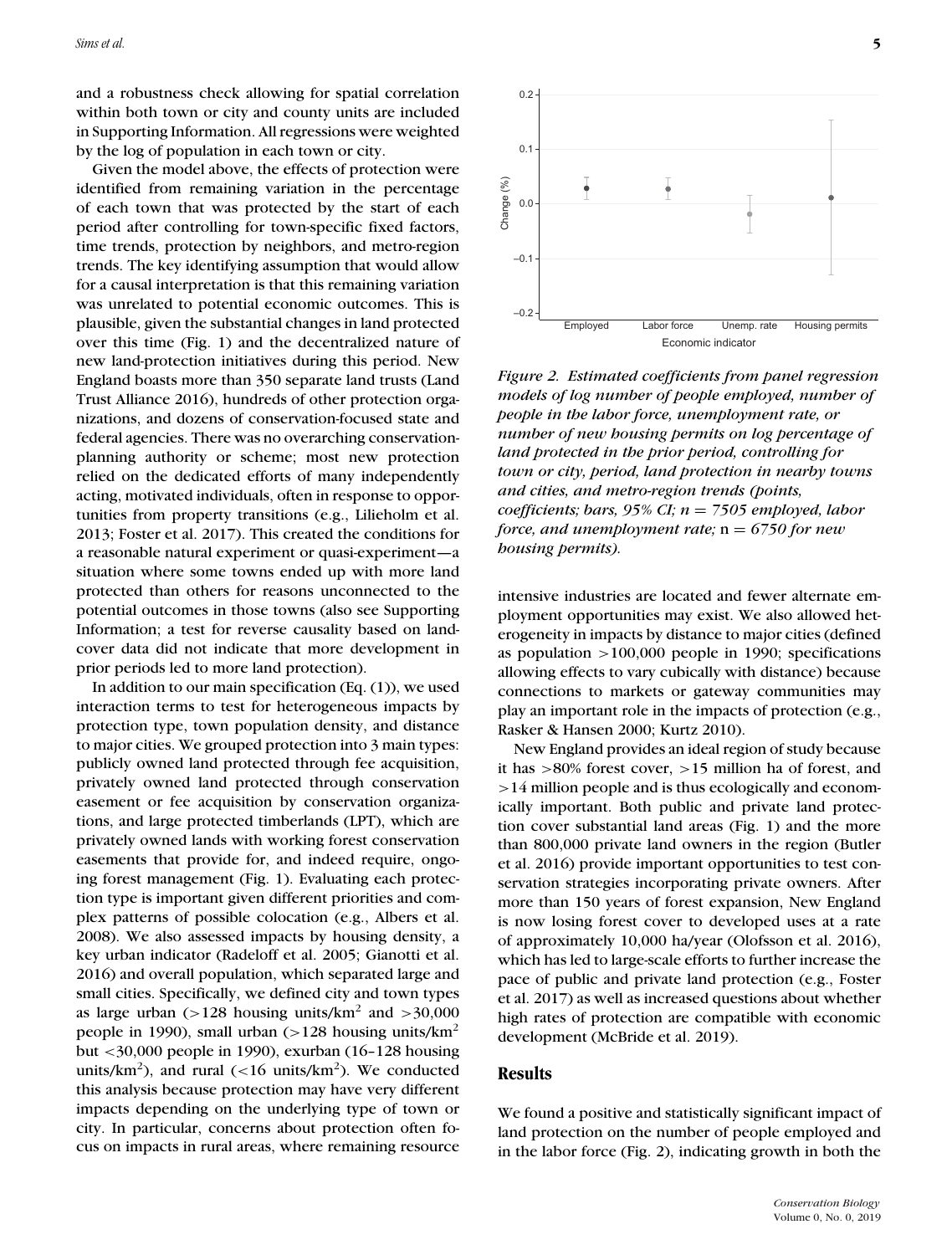

*Figure 3. Estimated coefficients from panel regression models of log economic outcomes on log percentage of land protected in the prior period by (a) protection type and (b) distance to nearest city with* > 100,000 people in 1990, *controlling for town or city, period, land protection in nearby towns and cities, and metro-region trends (points or lines, coefficients; bars or dotted lines, 95% CI; LPT, large protected timberlands;*  $n = 7505$ *).* 

total number of jobs and the total number of people seeking work. The estimated impact on the unemployment rate was negative but not significantly different from zero, while the estimated impact on permits for new housing units was positive but not statistically significant. The negative point estimate for the unemployment rate was consistent with a slightly larger growth in the number of jobs than growth in the labor force (which matches the magnitudes of the point estimates). The statistically significant, positive impacts of protection on employment and the labor force were robust to clustering standard errors (SEs) across both town and county and to alternate model specifications (Supporting Information).

Given the estimation model, these coefficients can be interpreted as elasticities. For the employment outcome, this means that a 1% increase in the percentage of protected land in a town or city was associated with an approximate 0.03% increase in the number of people employed. For example, for a town with 20,000 people employed, a substantial increase in protection, from 10% protected to 15% protected (or a 50% increase), would lead to an approximately 1.5% increase (0.03  $\times$  50) in people employed or 300 additional people employed. By comparison, the peak-to-trough changes in employment for the economic expansion from 2003 to 2008 and recession from 2008 to 2010 were  $>6\%$  nationally (Goodman & Mance 2011).

We also investigated the impacts on labor-market indicators for different types of protection: public, private, and LPT (Fig. 3). The positive point estimates indicated that all protection types likely contributed positively to employment and the labor force (although only private protection was statistically significantly different from 0). The point estimates also indicated that private protection created (or attracted) the most employment when close



*Figure 4. Estimated coefficients from panel regression models of log median household (HH) income, employment in resource-intensive (resource emp) and recreation-based industries (rec/arts emp), or population on log percentage of land protected in the prior period, controlling for town or city, period, land protection in nearby towns and cities, and metro-region trends (points, coefficients; bars, 95% CI;* n = *4502 for median household income,* n = *4500 for employment by industries;* n = *3002 for population).*

to major cities, whereas public protection and LPT were associated with increases in employment far from major cities (Fig. 3).

We found no statistically significant impacts of land protection on median household income or overall population, although both point estimates were positive (Fig. 4). Overall population numbers may not change as rapidly as employment or labor force numbers, because in-migration would also require changes in the housing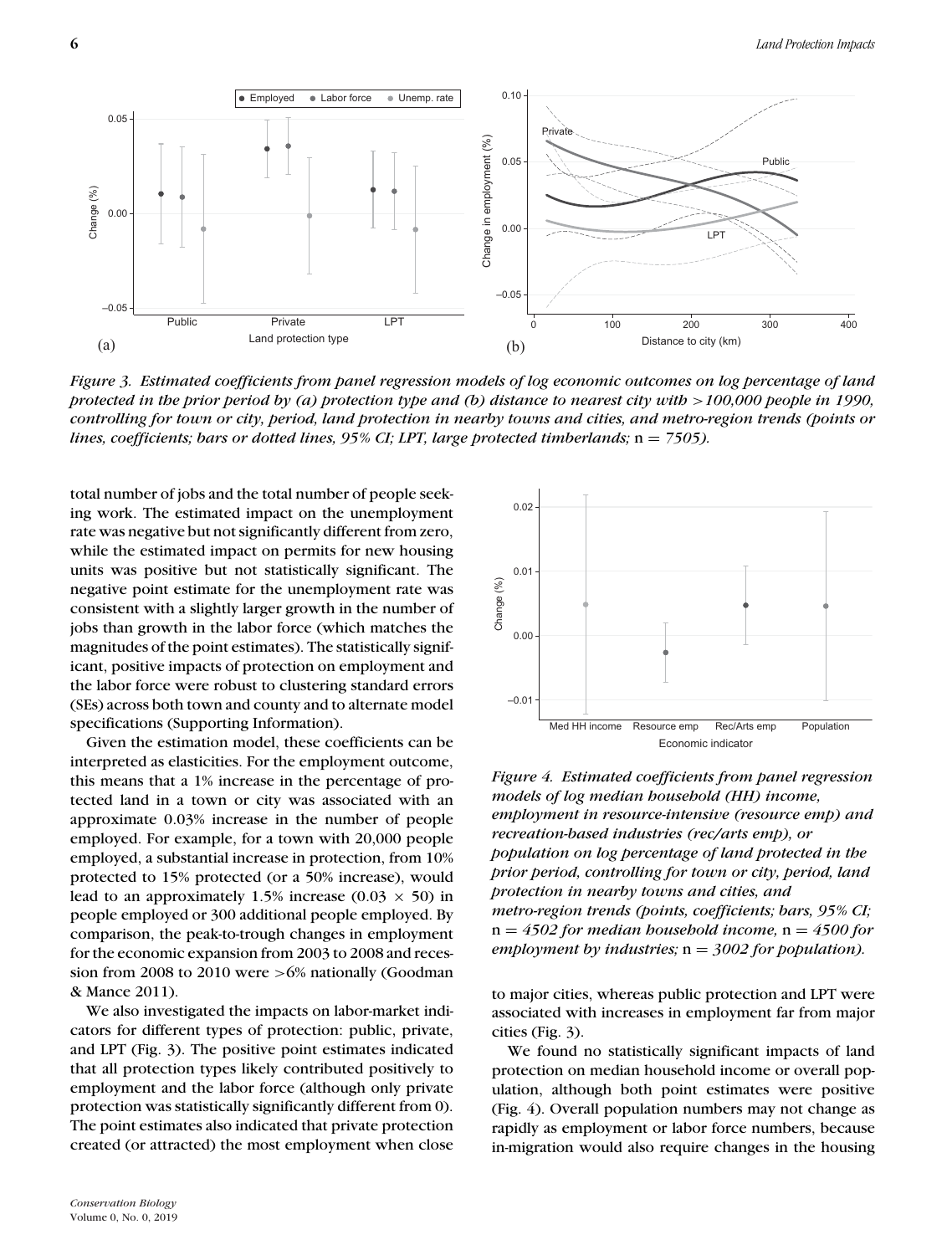stock, which is likely to adjust more slowly and may be constrained by conservation efforts.

Estimates for the 2 most relevant industry employment groupings were also not significantly different from 0, but the magnitudes suggested small losses of employment (less than .005%) in resource-intensive industries and more-than-offsetting gains in recreation, hospitality, and arts employment (Fig. 4). There were no significant impacts on these indicators when we estimated models that allow for differential impacts by conservation type (Supporting Information), and the patterns of point estimates were similar.

Finally, protection had positive and statistically significant impacts in rural areas (Supporting Information), increasing employment and possibly new housing permits. This is consistent with theories of both visitation-related employment and amenity value from land protection. Impacts in exurban areas and large urban areas were not significantly different from zero. Small urban areas experienced slower growth in terms of employment, labor force, and housing permits (Supporting Information). However, the point estimate on unemployment for small cities was also negative, which is possible if the labor force grew more slowly than employment (reducing unemployment) and was consistent with the other point estimates.

## **Discussion**

Economic theory points to both costs and benefits of protection at a local level, where the net impact depends on the magnitude of each. We found that land protection in New England led to small, statistically significant increases in employment and the size of the labor force. These results are novel because they address both public and private conservation. In direction of impact, they are consistent with prior studies within the United States. Rasker et al. (2013) found that federal land protection in the nonmetropolitan West was associated with gains in 3 out of 10 economic indicators, including per capita income. Pugliese et al. (2015) found that changes in timber sales on national lands in the U.S. West did not affect county-level employment growth, which is similar to earlier findings by Lewis et al. (2002, 2003) that changes in timber sales in the Northern Forest Region did not affect county-level net migration, employment, or wage growth. Jakus and Akhundjanov (2018) found no effect on growth trends per capita from the designation of the Grand Staircase-Escalante National Monument in Utah. An exception to these generally positive findings is Eichman et al. (2010), which found that federal restrictions on public lands under the Northwest Forest Plan decreased county-level employment growth and increased out-migration in the short term. However, in a more recent study of the plan, Chen et al. (2016) found positive, long-term amenity benefits for small communities and no long-term effects for medium-sized communities.

Outside of the United States, increasing evidence on protected-area impacts also suggests the potential for positive local net benefits, most likely due to tourism income, with credible quasi-experimental evidence from Thailand (Sims 2010), Costa Rica (Andam et al. 2010; Robalino & Villalobos 2015), Bolivia (Canavire-Bacarreza & Hanauer 2013), Indonesia (Gurney et al. 2014), and Nepal (Oldekop et al. 2018). Still, there are also cases where protected areas have not clearly helped improve local economic indicators (e.g., in Mexico; Sims & Alix-Garcia 2017). In addition, perceptions of the motivations for and results of conservation often remain negative even when material gains are positive (Holmes 2007; Brockington & Wilkie 2015; Oldekop et al. 2016).

The positive increase in employment in the New England region due to land protection may be plausibly explained by both amenity-related growth and replacement of resource-intensive jobs with recreation-based jobs. For example, a recent study using input–output modeling found that the U.S. Department of Agriculture Forest Legacy program, which protects private working forests, contributed more than 2000 jobs in 2016 to the section of the Northern Forest region that includes northern New England. This economic activity included annual timber harvest, maple syrup production, and recreation spending on fishing, hunting, and snowmobiling (Murray et al. 2018). Overall, recreation in New England has been estimated to provide 432,000 jobs and 52 billion a year in direct spending (Outdoor Industry Association 2017). Additional studies also point to significant amenity value from protection: open spaces can result in 5–35% higher property sale prices (Thorsnes 2002; Earnhart 2006) and 13–14% greater parcel appreciation rates than regional averages (Lacy 1990).

The notion that multiple mechanisms may be at play is supported by our result that public and private protection appeared to offer complementary opportunities at different distances away from major cities. These patterns are consistent with private protection creating desirable amenity benefits close to existing employment opportunities, whereas public protection may support more recreation-based employment in more distant communities. It suggests that a mix of public and private conservation would best support economic activity across the geographic range of cities and towns.

Our results also suggest that land protection is compatible with economic growth even when it has a substantially different pattern than the large, mainly federal, public protection studied to date. Although almost half of land in the Western United States is managed by the federal government (Rasker et al. 2013), >80% of New England is privately owned, including approximately 20% corporate ownership and 60% family ownership (Butler et al. 2016). Of the land area protected since 1990, 51%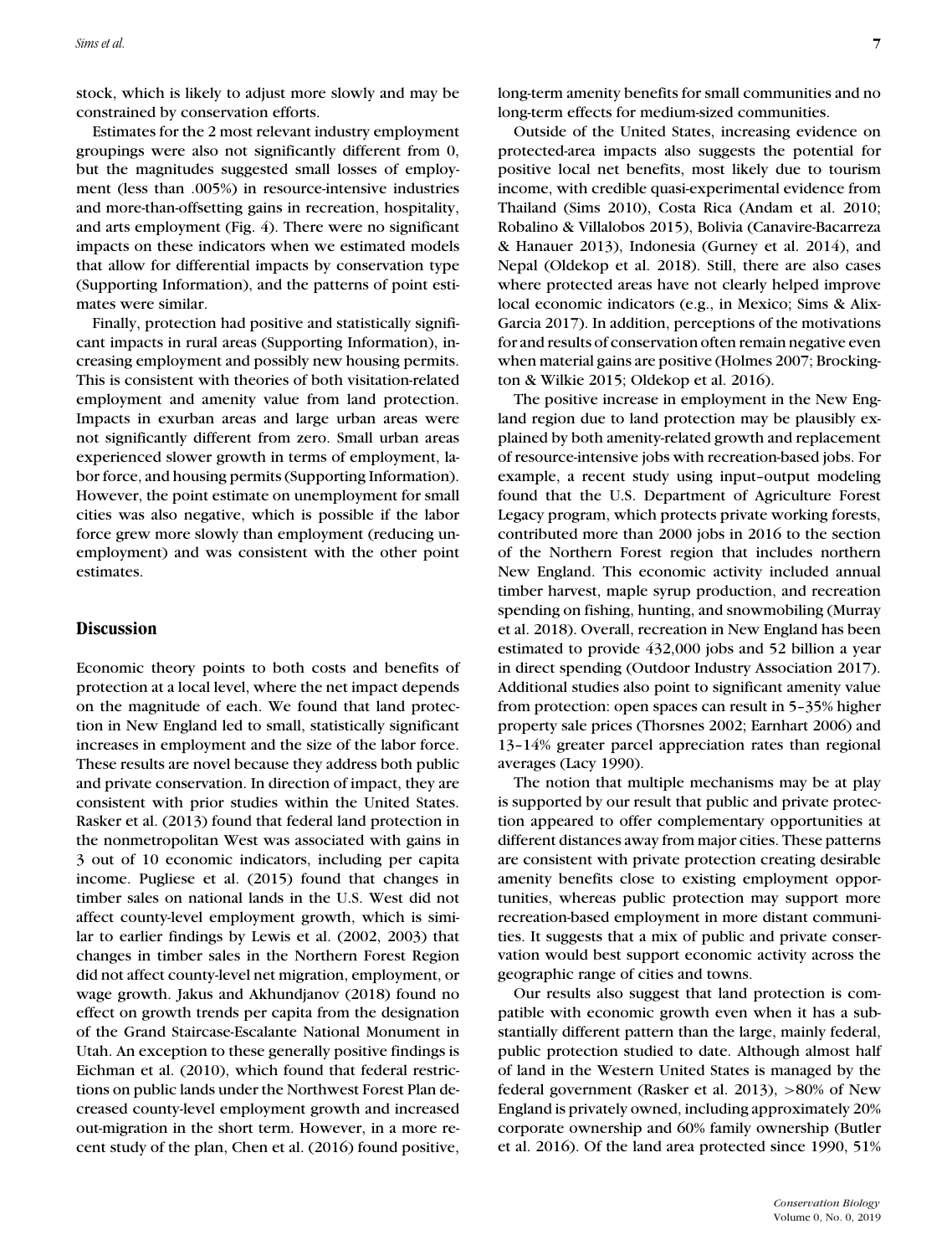has been in large private timberlands, 29% has been privately protected by individuals and land trusts, and 20% has been protected by public agencies, mainly at the state and local level (Harvard Forest and Highstead Foundation 2018). This land has remained substantially protected from development: land-cover change analysis of our study area indicates that <0.03% of protected lands were converted to developed uses between 1990 and 2010 (Supporting Information).

Finally, our results indicate—perhaps somewhat surprisingly given negative rhetoric—that rural areas benefited in net from protection. At the same time, they suggest that more resources may be needed to support economic growth in small cities with substantial land protection. Prior research (e.g., Wu & Plantinga 2003; McDonald et al. 2007) suggests that protected space in urban areas can drive growth and in-migration, so additional case-based research is warranted to explore the relationship between small urban areas and land protection in New England.

Our analysis included key, consistently tracked major indicators of economic activity—employment indicators, new building permits, income, and population. We found overall that protection boosted, rather than depressed, local economies. However, future work should also extend analysis to additional local indicators, most importantly property values and tax revenues (e.g., King & Anderson 2004; Heintzelman 2010; Reeves et al. 2018), which are crucial for the delivery of local public goods. Future work should also combine analysis of economic and land-use change indicators to understand the interaction between development threat, conservation effectiveness, and the net economic impacts of protection.

#### **Acknowledgments**

We thank the Carnegie Corporation of New York (grant G-F-16-53728), Amherst College, and the National Science Foundation (grant NSF-DEB 12–37491). We thank B. Drake and A. Cheng for research assistance. We are also grateful to the editors, anonymous reviewers, members of the Harvard Forest Lab Group, and our collaborators in the Wildlands and Woodlands Initiative for their thoughtful comments.

# **Supporting Information**

A comparison of simple and full regression models (Appendix S1), checks regarding spatial correlation of errors (Appendix S2), tests for reverse causality (Appendix S3), alternate model specifications (Appendix S4), additional results by period, land-protection type, and town or city type (Appendix S5), and calculations of land-cover change inside and outside protected lands (Appendix S6)

are available online. The authors are solely responsible for the content and functionality of these materials. Queries (other than absence of the material) should be directed to the corresponding author.

#### **Literature Cited**

- Albers HJ, Ando AW, Chen X. 2008. Spatial-econometric analysis of attraction and repulsion of private conservation by public reserves. Journal of Environmental Economics and Management **56:** 33–49.
- Andam KS, Ferraro PJ, Sims KRE, Healy A, Holland MB. 2010. Protected areas reduced poverty in Costa Rica and Thailand. Proceedings of the National Academy of Sciences **107:**9996–10001.
- Angelsen A. 2010. Policies for reduced deforestation and their impact on agricultural production. Proceedings of the National Academy of Sciences **107:**19639–19644.
- Baldwin ED, Kenefic LS, LaPage WF. 2007. Alternative large-scale conservation visions for northern Maine: interviews with decision leaders in Maine. Maine Policy Review **16:**79–91.
- Bangor Daily News. 2017. Maine's monument fight is nothing compared to Utah's. 9 March.
- Bangor Daily News. 2018. Contrary to LePage claims, land conservation is good for Maine. 17 March.
- Brauman KA, Daily GC, Duarte Ka'eo T, Mooney HA. 2007. The nature and value of ecosystem services: an overview highlighting hydrologic services. Annual Review of Environment and Resources **32:**67– 98.
- Brockington D, Wilkie D. 2015. Protected areas and poverty. Philosophical Transactions of the Royal Society B **370:**20140271.
- Butler B, Hewes JH, Dickinson BJ, Andrejczyk K, Butler SM, Markowski-Lindsay M. 2016. USDA forest service national woodland owner survey, 2011–2013. Research bulletin NRS-99. USDA, Forest Service, Northern Research Station, Newtown Square, Pennsylvania.
- Canavire-Bacarreza G, Hanauer MM. 2013. Estimating the impacts of Bolivia's protected areas on poverty. World Development **41:**265– 285.
- Chen Y, Lewis DJ, Weber B. 2016. Conservation land amenities and regional economies: a postmatching difference-in-differences analysis of the Northwest Forest Plan. Journal of Regional Science **56:**373– 394.
- Daily GC. 1997. Nature's services. Island Press, Washington, D.C.
- Dixon JA, Sherman PB. 1990. Economics of protected areas: a new look at benefits and costs. Island Press, Washington, D.C.
- Duffy-Deno KT. 1997. The effect of state parks on the county economies of the West. Journal of Leisure Research **29:**201–224.
- Earnhart D. 2006. Using contingent-pricing analysis to value open space and its duration at residential locations. Land Economics **82:** 17–35.
- Eichman H, Hunt GL, Kerkvliet J, Plantinga AJ. 2010. Local employment growth, migration, and public land policy: evidence from the Northwest Forest Plan. Journal of Agricultural and Resource Economics **35:**316–333.
- Ferraro PJ, Hanauer MM. 2014. Quantifying causal mechanisms to determine how protected areas affect poverty through changes in ecosystem services and infrastructure. Proceedings of the National Academy of Sciences **111:**4332–4337.
- Foster DR, et al. 2017. Wildlands and woodlands, farmlands and communities: broadening the vision for New England. Harvard Forest, Harvard University, Petersham, Massachusetts.
- Gianotti AGS, Getson JM, Hutyra LR, Kittredge DB. 2016. Defining urban, suburban, and rural: a method to link perceptual definitions with geospatial measures of urbanization in central and eastern Massachusetts. Urban ecosystems **19:**823–833.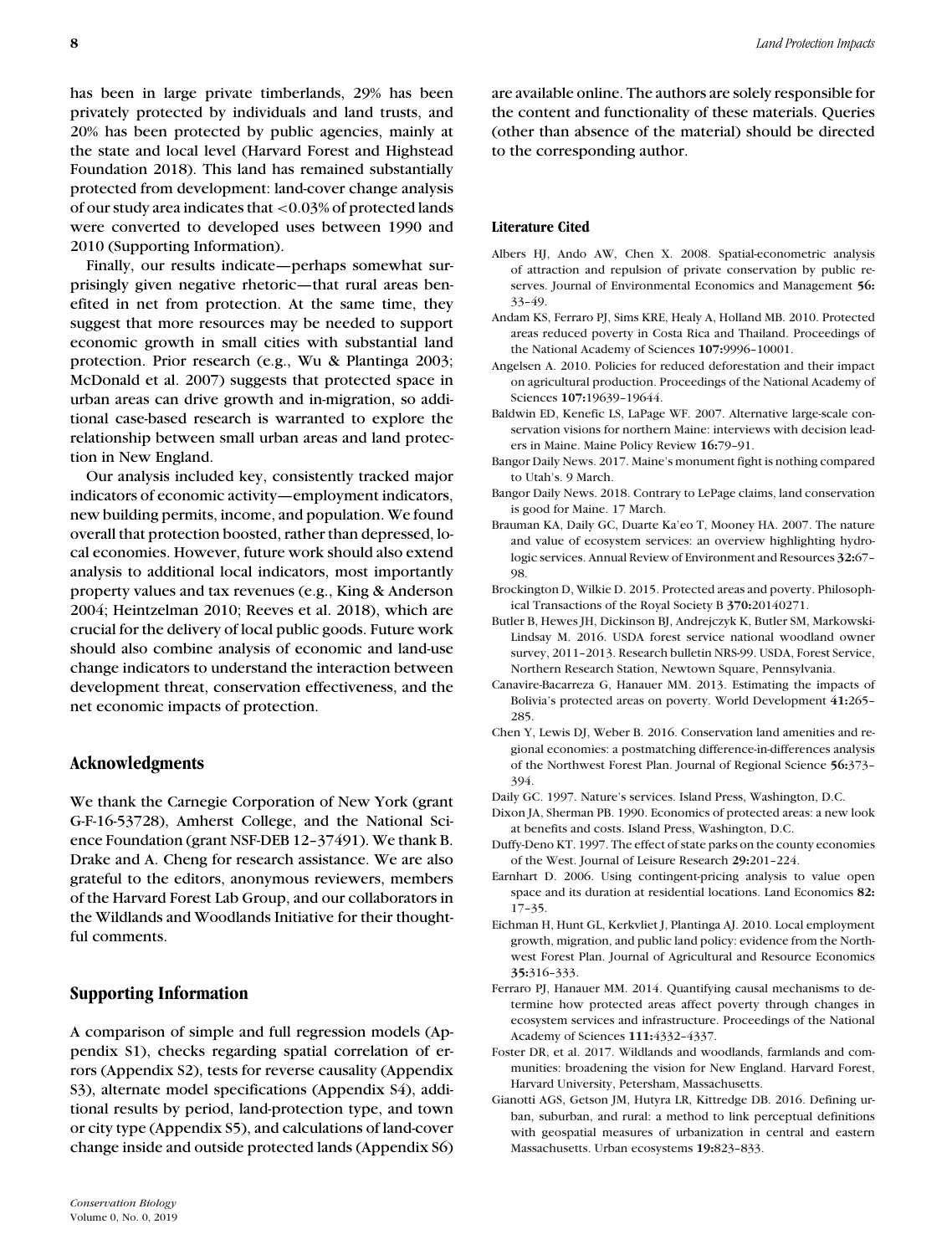- Goodman CJ, Mance SM. 2011. Employment loss and the 2007–09 recession: an overview. Monthly Labor Review **134:**3–12.
- Greenstone M, Gayer T. 2009. Quasi-experimental and experimental approaches to environmental economics. Journal of Environmental Economics and Management **57:**21–44.
- Greenwood MJ, Hunt GL. 1984. Migration and interregional employment redistribution in the United States. The American Economic Review **74:**957–969.
- Griffiths VF, Bull JW, Baker J, Milner-Gulland E. 2018. No net loss for people and biodiversity. Conservation Biology **33:**76–87.
- Gurney GG, et al. 2014. Poverty and protected areas: an evaluation of a marine integrated conservation and development project in Indonesia. Global Environmental Change **26:**98–107.
- Harvard Forest and Highstead Foundation. 2018. New England protected areas database. Dataset # HF315. Harvard Forest Data Archive. Harvard Forest, Harvard University, Petersham, Massachusetts. [http://harvardforest.fas.harvard.edu:8080/exist/apps/datasets/](http://harvardforest.fas.harvard.edu:8080/exist/apps/datasets/showData.html?id=hf315) [showData.html?id](http://harvardforest.fas.harvard.edu:8080/exist/apps/datasets/showData.html?id=hf315)=hf315.
- Heintzelman MD. 2010. The value of land use patterns and preservation policies. The BE Journal of Economic Analysis & Policy **10**. [https://doi.org/10.2202/1935-1682.2484.](https://doi.org/10.2202/1935-1682.2484)
- Holmes G. 2007. Protection, politics and protest: understanding resistance to conservation. Conservation and Society **5:**184–201.
- Jakus PM, Akhundjanov SB. 2018. Neither boon nor bane: the economic effects of a landscape-scale national monument. Land Economics **94**;323–339.
- Kim KK, Marcouiller DW, Deller SC. 2005. Natural amenities and rural development: understanding spatial and distributional attributes. Growth and Change **36:**273–297.
- King JR, Anderson CM. 2004. Marginal property tax effects of conservation easements: a Vermont case study. American Journal of Agricultural Economics **86:**919–932.
- Kumar P. 2012. The economics of ecosystems and biodiversity: ecological and economic foundations. Taylor and Francis, Abingdon, United Kingdom.
- Kurtz RS. 2010. Public lands policy and economic trends in gateway communities. Review of Policy Research **27:**77–88.
- Lacy J. 1990. An examination of market appreciation for clustered housing with permanent open space. Department of Landscape Architecture and Regional Planning, University of Massachusetts, Amherst, Massachusetts.
- Land Trust Alliance (LTA). 2016. National land trust census report. LTA, Washington, D.C.
- Lewis DJ, Hunt GL, Plantinga AJ. 2002. Public conservation land and employment growth in the northern forest region. Land Economics **78:**245–259.
- Lewis DJ, Hunt GL, Plantinga AJ. 2003. Does public lands policy affect local wage growth? Growth and Change **34:**64–86.
- Lilieholm RJ. 2007. Forging a common vision for Maine's north woods. Maine Policy Review **16:**12–25.
- Lilieholm RJ, Meyer SR, Johnson ML, Cronan CS. 2013. Land conservation in the northeastern United States: an assessment of historic trends and current conditions. Environment: Science and Policy for Sustainable Development **55:**3–14.
- Lorah P, Southwick R. 2003. Environmental protection, population change, and economic development in the rural western United States. Population and Environment **24:**255–272.
- McBride MF, Duveneck MJ, Lambert KF, Theoharides KA, Thompson JR. 2019. Perspectives of resource management professionals on the future of New England's landscape: challenges, barriers, and opportunities. Landscape and Urban Planning: in press. [https://doi.org/10.1016/j.landurbplan.2018.10.019.](https://doi.org/10.1016/j.landurbplan.2018.10.019)
- McDonald RI, Yuan-Farrell C, Fievet C, Moeller M, Kareiva P, Foster D, Gragson T, Kinzig A, Kuby L, Redman C. 2007. Estimating the effect of protected lands on the development and conservation of their surroundings. Conservation Biology **21:**1526–1536.
- Miller K. 2017. Interior secretary wants to keep Maine's katahdin woods and waters national monument. Portland Press Herald, South Portland, Maine.
- Murray H, Catanzaro P, Markowski-Lindsay M, Butler B, Eichman H. 2018. Economic contributions of land conserved by the USDA Forest Service's Forest Legacy Program. Report. Family Forest Research Center, Amherst, Massachusetts.
- National Historical Geographic Information System (NHGIS). 2017. Integrated Public Use Microdata Series (IPUMS). NHGIS, Minneapolis, Minnesota. Available from<https://www.nhgis.org/> (accessed June 2017).
- Nelson PB. 1999. Quality of life, nontraditional income, and economic growth. Rural Development Perspectives **14:**32–37.
- New York Times. 2017. Trump reverses U.S. protections for 2 Utah sites. New York Times, 5 December.
- Nolte C. 2018. Buying forests for conservation: contours of a global trend. Current Opinion in Environmental Sustainability **32:**68–75.
- Oldekop J, den Braber B, Evans K. 2018. Impact of protected areas on poverty, extreme poverty, and inequality in Nepal. Conservation Letters **11:**12576.
- Oldekop J, Holmes G, Harris W, Evans K. 2016. A global assessment of the social and conservation outcomes of protected areas. Conservation Biology **30:**133–141.
- Olofsson P, Holden CE, Bullock EL, Woodcock CE. 2016. Time series analysis of satellite data reveals continuous deforestation of New England since the 1980s. Environmental Research Letters **11:**064002.
- Outdoor Industry Association. 2017. The outdoor recreation economy. Available at [https://outdoorindustry.org/wp-content/uploads/](https://outdoorindustry.org/wp-content/uploads/2017/04) [2017/04](https://outdoorindustry.org/wp-content/uploads/2017/04) (accessed December 2018).
- Phillips A. 1998. Economic values of protected areas: guidelines for protected area managers, task force on economic benefits of Protected Areas. International Union for Conservation of Nature, Gland, Switzerland.
- Pugliese A, McCann L, Artz G. 2015. Impacts of national forests in the West on county population and employment. Forest Policy and Economics **50:**62–69.
- Radeloff VC, Hammer RB, Stewart SI, Fried JS, Holcomb SS, McKeefry JF. 2005. The wildland–urban interface in the United States. Ecological Applications **15:**799–805.
- Rasker R. 2006. An exploration into the economic impact of industrial development versus conservation on western public lands. Society and Natural Resources **19:**191–207.
- Rasker R, Gude PH, Delorey M. 2013. The effect of protected federal lands on economic prosperity in the non-metropolitan West. Journal of Regional Analysis & Policy **43:**110.
- Rasker R, Hansen A. 2000. Natural amenities and population growth in the Greater Yellowstone region. Human Ecology Review **7:**30–40.
- Reeves T, Mei B, Bettinger P, Siry J. 2018. Review of the effects of conservation easements on surrounding property values. Journal of Forestry **116:**555–562.
- Rissman AR, Lozier L, Comendant T, Kareiva P, Kiesecker JM, Shaw MR, Merenlender AM. 2007. Conservation easements: biodiversity protection and private use. Conservation Biology **21:** 709–718.
- Robalino J, Villalobos L. 2015. Protected areas and economic welfare: an impact evaluation of national parks on local workers' wages in Costa Rica. Environment and Development Economics **20:**283–310.
- Sims KRE. 2010. Conservation and development: evidence from Thai protected areas. Journal of Environmental Economics and Management **60:**94–114.
- Sims KRE, Alix-Garcia JM. 2017. Parks versus PES: evaluating direct and incentive-based land conservation in Mexico. Journal of Environmental Economics and Management **86:**8–28.
- Thomas CC, Huber C, Koontz L. 2015. 2014 National park visitor spending effects: economic contributions to local communities,